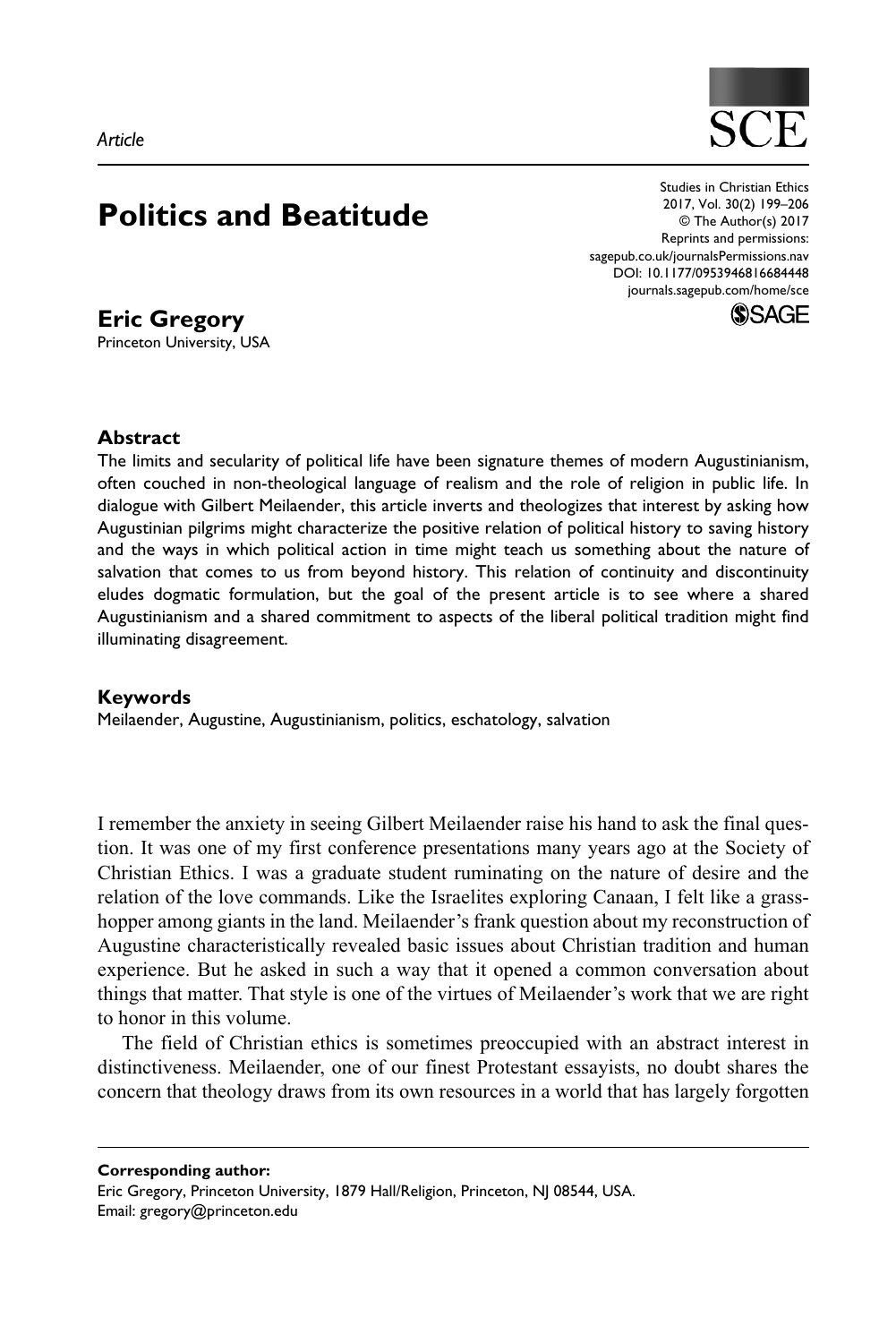them. But he resists any sectarian temptation in reflecting on the freedom of the human person and the freedom of God.1 He writes with elegance as if non-Christians might be interested in what moral theology could offer our mundane reflections—whether it be thinking about euthanasia, torture, stem cells, a sense of place, sex, eating, friendship, or the role of religion in public life. In so doing, he also *shows* what practical reasoning looks like rather than merely *theorizes* about it. Learned and wise, he is a master of this neglected art in both scholarly and popular form. That is one reason why I include so many of his essays in my undergraduate syllabi, especially for those convinced by another artful essayist that religion is a conversation stopper.2 Without stuffy footnotes or academic jargon, he helps me help them eavesdrop on a conversation that—often to their surprise—expands their conceptual repertoire and encourages them to take responsibility for their own commitments.

Meilaender does theology without reducing it to exotic intellectual history. With a host of secular thinkers, his conversation partners include Martin Luther, C. S. Lewis and Paul Ramsey. They all stand this side of Augustine's reading of Paul. Meilaender suggests that one reason Augustine is so stimulating is his ability to *worry* about things. According to Meilaender, listening to Augustine 'worry over a subject can set us free from the limits that confine us'.3 Meilaender's work, even where I disagree, also helps us worry about the right things.

He refers to them as perennial problems. Such language would make many of my colleagues in religious studies squirm. But unlike other defenders of tradition who appeal to the perennial, he does so in sometimes surprising directions. He does so without subsuming all theology into soteriology. He leaves room for analogies between divine and human action that respect both transcendence and historicity. He is not driven by concern for the distinctiveness of Christian ethics or a Christian contribution to Western civilization. He is animated by sturdy fidelity to the complexity of truth found in the story of cross and resurrection.

The relation between politics and beatitude is one route into this complexity. My remarks will frustratingly wonder about this relation in different ways. As far as I can tell, it is a relationship of continuity and discontinuity that does not admit precise dogmatic formulation.4 Ecclesial bodies do not assign it confessional status. But different approaches reveal fundamental theological orientations emerging from different incarnational and eschatological stories. How one speaks of a salvation that is political,

<sup>1.</sup> Gilbert Meilaender, *Faith and Faithfulness: Basic Themes in Christian Ethics* (Notre Dame, IN: University of Notre Dame Press, 1991), pp. 1–34.

<sup>2.</sup> Richard Rorty, 'Religion as a Conversation Stopper', in idem, *Philosophy and Social Hope* (New York: Penguin Books, 1999), pp. 168–74.

<sup>3.</sup> Gilbert Meilaender, *The Way that Leads There: Augustinian Reflections on the Christian Life* (Grand Rapids, MI: Eerdmans, 2006), p. x.

<sup>4.</sup> Continuity and discontinuity are enduring biblical themes in Meilaender's work: 'the language of continuity—that God intends to perfect rather than destroy our created nature—can be believed, and we may trust that retrospective vision will one day see its truth. But the language of discontinuity—that death and resurrection of our self-understanding is necessary—must often be the experience of Christians.' Meilaender, *Faith and Faithfulness*, p. 27.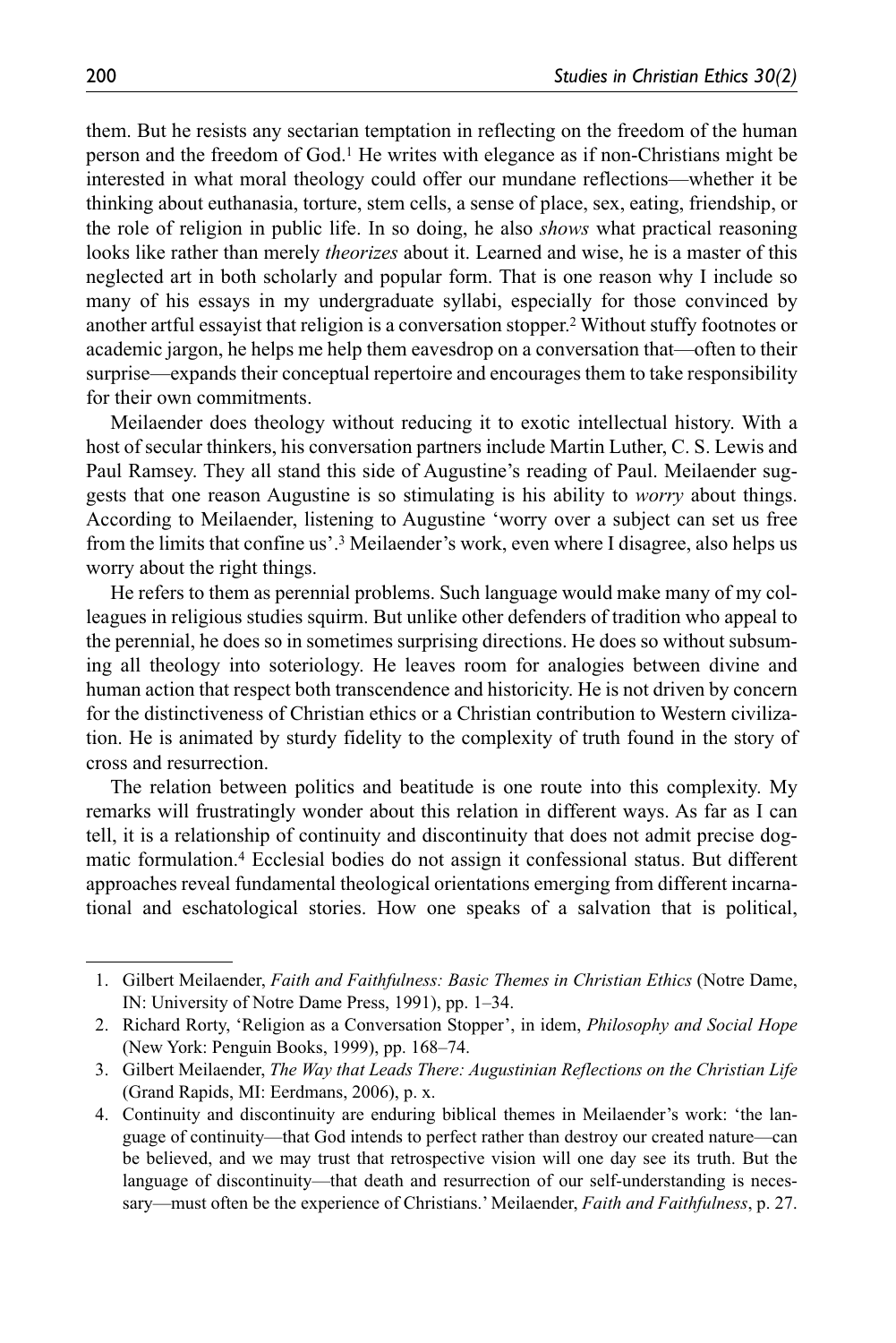unfolding from Babylon to Jerusalem, tells us about how one understands God's saving action in Christ. For example, those who separate the two might be called Nestorians. Those who identify the two might be called Eutychians.<sup>5</sup> The goal of the present article is to see where a shared Augustinianism and a shared commitment to aspects of the liberal political tradition might find illuminating disagreement without heresy.6 I suspect moments in this exploration will provide occasion for Meilaender to worry. Montanism is a heresy that tempts me. I doubt it tempts Meilaender. It would be interesting to know which heresy, if any, tempt him.

Meilaender joins his fellow Augustinians in the hope for a city of which glorious things are spoken. God is the author of all things, including that city now hidden under a cross. Here, in time stained by sin, we are veiled in exilic pilgrimage of loss and death. Politics operates more in the modality of healing than elevation, our solace rather than our joy. It cannot offer genuine reconciliation of the broken human condition or an answer to sin's consequences in death. The satisfaction of the human spirit awaits a home 'in which all are loved personally by One who has infinite resources to love all in that way'.<sup>7</sup> Resisting apocalyptic mentalities, we should distinguish proximate and final ends in this time between the times. These commitments regarding the limits of politics in a secular age have sponsored a variety of responses to modern political arrangements.

Meilaender consistently affirms that Christian belief about human destiny and the end of history set limits on political aspirations and goals. They are limits that warn against usurping divine prerogative and falsely imagining we can master death and suffering through a technology of politics. The presence of a church that bears witness to Christ's Body 'announces that political rule can never be redemptive and must therefore be limited'.8 Recognition of such limits is both constraining and liberating:

political life can be preserved from its totalitarian temptations and, at the same time, given its just due only when we are willing to hope for more than political communities can ever offer to hope, in short, for a day when no one would call another person 'citizen' or 'comrade' but each would call the other 'friend'.9

These confessions afford a certain peace with secular constitutional politics and its imperfections. Indeed, they might be affirmed theologically precisely as a proper abandonment

- 7. Meilaender, *The Limits of Love*, p. 143.
- 8. Meilaender, *The Way that Leads There*, p. 116.
- 9. Gilbert Meilaender, *Friendship: A Study in Theological Ethics* (Notre Dame, IN: University of Notre Dame Press, 1981), p. 85.

<sup>5.</sup> I borrow these analogies from Meilaender's description of various political traditions in terms of Christological heresies. His use trades on the relation of ethics and politics rather than politics and salvation. See Gilbert Meilaender, *The Limits of Love: Some Theological Explorations* (University Park, PA: Pennsylvania State University Press, 1987), pp. 140–43.

<sup>6.</sup> For a similar effort in response to the work of another conversation partner for Meilaender, see Eric Gregory, 'The Boldness of Analogy: Civic Virtues and Augustinian Eudaimonism', in Robert Song and Brent Waters (eds), *The Authority of the Gospel: Explorations in Moral and Political Theology in Honor of Oliver O'Donovan* (Grand Rapids, MI: Eerdmans, 2015), pp. 72–85.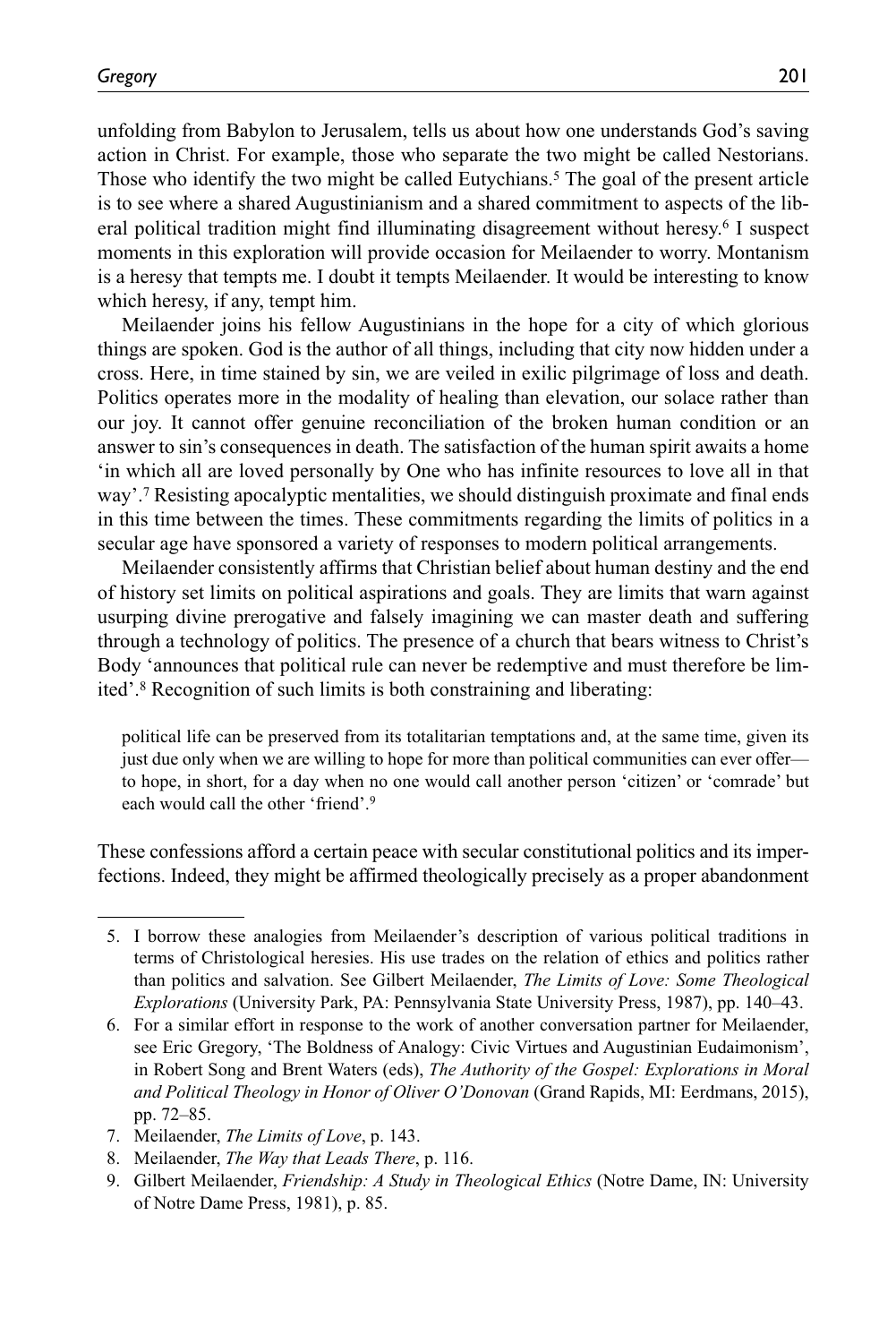of godlike pretension that is responsive to the God of Abraham. But, fundamentally, it offers a social vision of genuine yet partial happiness that demythologizes any notion of political community as our home.

In fact, in a revealing review of Oliver O'Donovan's *The Desire of the Nations*, Meilaender expressed some reservations about the centrality of the eschatological image of the city in Christian political thought.10 He does not deny the notions of authority and power such an image brings to mind. But he finds them at best incomplete without the imagery of marriage, the post-political communion of a bride adorned for her husband. The marriage supper of the Lamb is the redeeming intention for creation beyond history. It is an image suggesting less command and judgment (those features of our temporal existence) and more love and receptivity characteristic of our intimate fellowship in virtue with God and neighbor. Politics is simply located in the flux of history. Civic virtues may have their proper ends. But the future rather than present dimensions of salvation limits these ends.

So far, so familiar. These broad strokes may be compatible with any Christian political theology, but they are certainly consistent with dominant themes in modern political Augustinianisms. Where might interesting differences lie? To draw in cartoons, let me cast it in terms of the Lutheran and Reformed sides of the Augustinian political tradition with respect to both the *possibilities* and the *limits* of politics. Fidelity to divine sovereignty sets limits to political aspirations. But, throughout Christian history, it also has enlarged the scope of human responsibility for our political arrangements. That is why Augustinians often confound any easy classification in terms of what H. Richard Niebuhr long ago termed *conversionists* or *dualists*. 11 They can allow charity to permeate natural loves, yet also remain wary of identifying the spirit of the age with the spirit that confesses Christ.

One way to achieve greater clarity about a spectrum internal to this Augustinian tradition is to invert familiar questions about the limits of politics and virtue. How should we characterize the *positive* work of God in the political realm? What is the *positive* relation of political history to saving history? In *Democracy and Tradition*, Jeffrey Stout poses a similar question: 'is it not possible to discern the workings of the Holy Spirit, and thus some reflection of God's redemptive activity, in modern democratic aspirations?'12 Or, in a more Ramseyan fashion, how do we speak of the diversity of love's work in politics?

<sup>10.</sup> Gilbert Meilaender, 'Recovering Christendom', *First Things* 77 (November 1997), pp. 36– 42. See also Meilaender, *The Way that Leads There*, p. 90: 'Augustine does indeed depart from the classical characterization of the city as the final and self-sufficient community—the place where individuals fully develop their humanity and come to flourish.'

<sup>11.</sup> H. Richard Niebuhr, *Christ and Culture* (New York: Harper & Row, 2001 [1951]). For example, Meilaender argues that C. S. Lewis ought to be numbered among the conversionists. But he admits 'there is something to be said for classifying Lewis as a dualist'. Gilbert Meilaender, *The Taste for the Other: The Social and Ethical Thought of C.S. Lewis* (Grand Rapids, MI: Eerdmans, 1978), p. 175 n. 31.

<sup>12.</sup> Jeffrey Stout, *Democracy and Tradition* (Princeton, NJ: Princeton University Press, 2004), p. 104.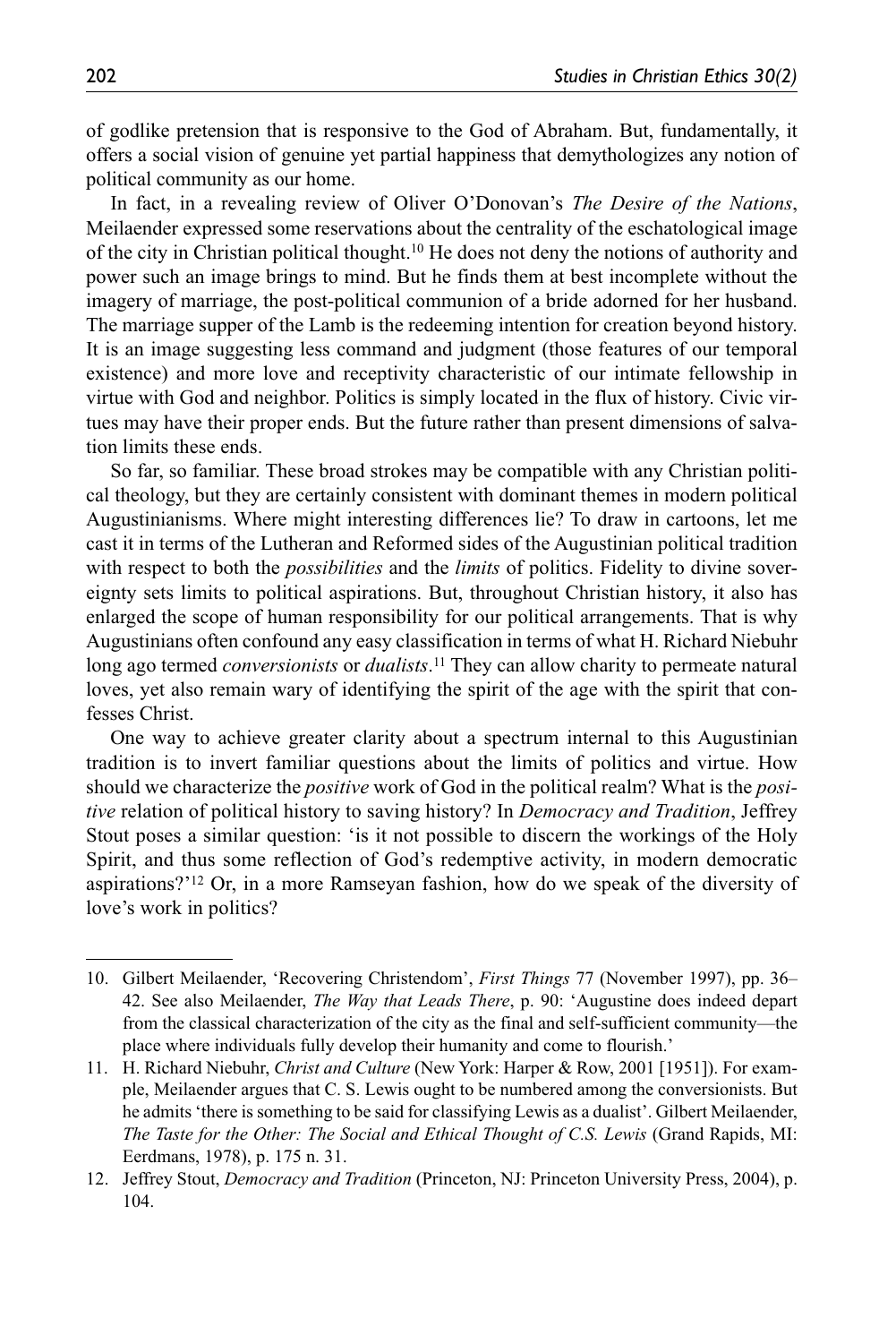Meilaender admits that the hand of God works through government to fashion a modest peace. But it is always a penultimate work, and one that primarily makes room for the mission of the church. Politics is postlapsarian. This, I take it, is a classical Protestant position on politics under the rubric of providence and divine judgment rather than redemption and sanctifying grace. He worries that Stout's democracy itself might become a *spiritual association*, especially for those who forget they have another city to love. Christians have a different hope and a different faith. They should not forsake their discipleship to the primacy of citizenship or a salvation immanent within either nature or history.13 The value of politics in sanctification may be an *ascesis* that creates social room for virtue. But it is not itself a form of virtue. In a sense, politics as a shared activity is merely instrumental to those things relevant to mortal life. It is not on the main stage of the biblical drama. Yet, and here is my Reformed question, might not civic righteousness participate in, or be properly referred by pilgrims to their eschatological righteousness?

Following his reading of Augustine's insights about the Roman empire, Meilaender suggests the answer is no. He holds that 'we too should draw back from claiming decisive religious significance for any political achievement'.14 God has given us his Christ, and 'nothing decisively new is to be anticipated within our history'.15 Christ alone brings salvation in the fullness of time, not political progress or the process of time. Empires, like democratic elections and struggles for justice, come and go. The main question I want to raise is whether or not there is *any* religious significance to our political achievements. If so, of what kind? Cotton Mather was wrong to think New England had an Advocate in Heaven, Meilaender rightly notes, but were the marchers in the civil rights movement wrong to think that movement had something to do with getting right with God? Were they wrong to see here an act of vocational service to God in the church through politics, enabling a wider and fuller practice of virtue both in civic and private life? I could add to the list of examples. Can politics be a witness to divine self-disclosure, or less provocatively, can the exercise of political virtue be part of the life of piety, proleptically referring to those virtues perfected in heaven?

Positing a shared Augustinian bent that fellowship with God and neighbor is our final human destiny, let me suggest we find no quarrel with the claim that Christian beliefs set limits on our political aspirations and goals. In fact, even among the most revolutionary, it would be hard to identify any theological voice to the contrary. Some Christian thinkers of the twentieth century baptized earthly politics in discerning the signs of the times in misguided efforts to build the kingdom of God. Meilaender worries too many Christians continue to be preoccupied with civic virtue in ways that risk a Christological center. They are intoxicated with pagan ideals of citizenship rather than Christian friendship. Churches are consumed with false prophets who mistake penultimate political witness for the gospel. I am less certain of that sociological judgment, which may reflect our

<sup>13.</sup> See Gilbert Meilaender, 'Talking Democracy', *First Things* 142 (April 2004), pp. 25–30.

<sup>14.</sup> Meilaender, *Faith and Faithfulness*, p. 134. For Meilaender, 'when we recognize the limits of politics, we will not claim for political achievements—even ones as important as advancement of justice or freedom—the status of events in the history of salvation' (p. 135).

<sup>15.</sup> Meilaender, *Faith and Faithfulness*, p. 134.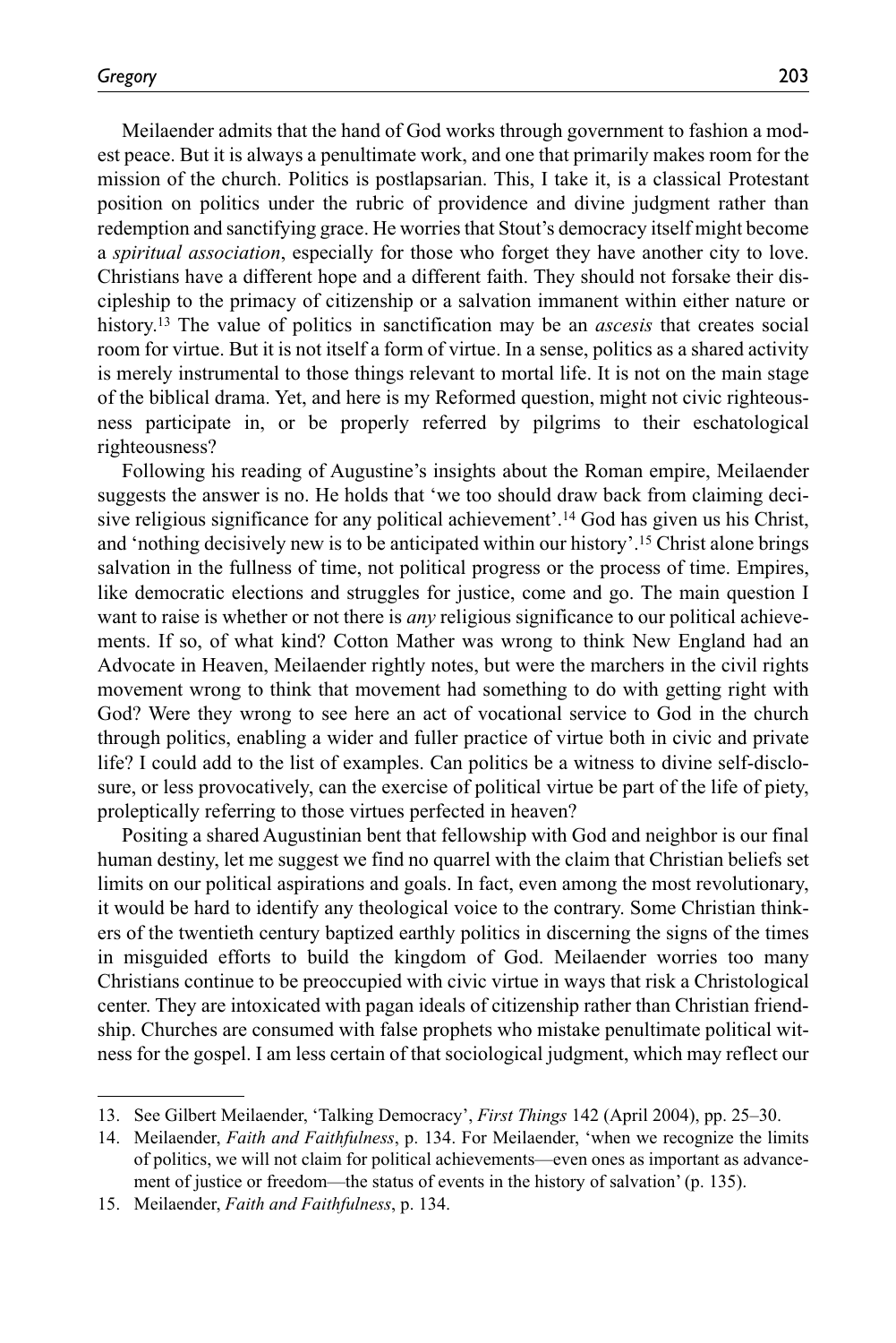generational, pedagogical and denominational differences rather than deep theological ones.

Augustine's own meditations on forbidden fruit tend to sponsor gradualist rather than revolutionary ambition. Following Romans 13, politics is ordered by providence after the fall to restrain the wicked. We should be grateful for whatever order might be found in our collective life. Any politics is supererogatory. Most Augustinians follow Meilaender's deflationary rhetoric of sin as a *via negativa* to toleration rather than training in perfection. They worry about self-deception in all things. But they especially worry about politics, given the threat of both totalitarianism and democratic tendencies to think we can grit our teeth and make everything right. Politics cannot satisfy the deepest longings of the human heart, Meilaender echoes Augustine, in taking to task utopian visions of aspirational politics perfecting nature.16 The world is a place that breaks your heart if you are willing to love in this world. Its beauty is too vulnerable. Its political relations too destructive. Politics cannot save or perfect us.

That politics cannot make us happy may be the first thing Christians should say about politics. But is it the only thing? In Meilaender's words, the limits of politics are clear: 'No human society free of distrust, free of the need for force. No harmonious community achieved by free and willing consent alone. Against the backdrop of these truths political judgments must be made and human societies ordered.'17 For Meilaender, 'the best we can hope for, and a mark of political wisdom, is that our divisions and disagreements be channeled and controlled in creative and fruitful ways'.18 Resisting Eusebian triumphalism and sectarian withdrawal, we are to be agnostic about the course of history moving to its final end.

Augustine is famous for his account of original sin, humanity's deformation, our ignorance, pride and weakness. His restless heart yearned for something more than the dreams of even the best politics. Yet we need politics because of our lost innocence. This Augustinianism appeals to those who want to wage wars of sad necessity and lament the technocratic optimism of liberal democracy. Still others suggest Augustine's postlapsarian darkness is responsible for turning Christians away from concern for the common good of the city because of their desperate otherworldly desire for a heavenly one. Augustine's rhetoric, which often turns life itself into a tomb of punishment, gives these critics plenty of fodder.

Henry Kissinger once quipped that the secret of success in life is low expectations, something psychologists have labeled *defensive pessimism*, a strategy of damage control to manage anxiety and despair. Things can always get worse, but they are always better than we deserve. In politics, as in the rest of life, there are no good choices, only lesser evils, full of sacrifice, loss and unintended consequences. Despair, as later Augustinians like Kierkegaard observe, may be a true sign of godliness.

Few authors are aware of their embeddedness in time more than Augustine. *The City of God* is Augustine's reflection on a world going through hell on earth. He offers a cautious

<sup>16.</sup> Meilaender, *The Way that Leads There*, pp. 77–116.

<sup>17.</sup> Meilaender, *Faith and Faithfulness*, p. 133.

<sup>18.</sup> Meilaender, *The Way that Leads There*, p. 93.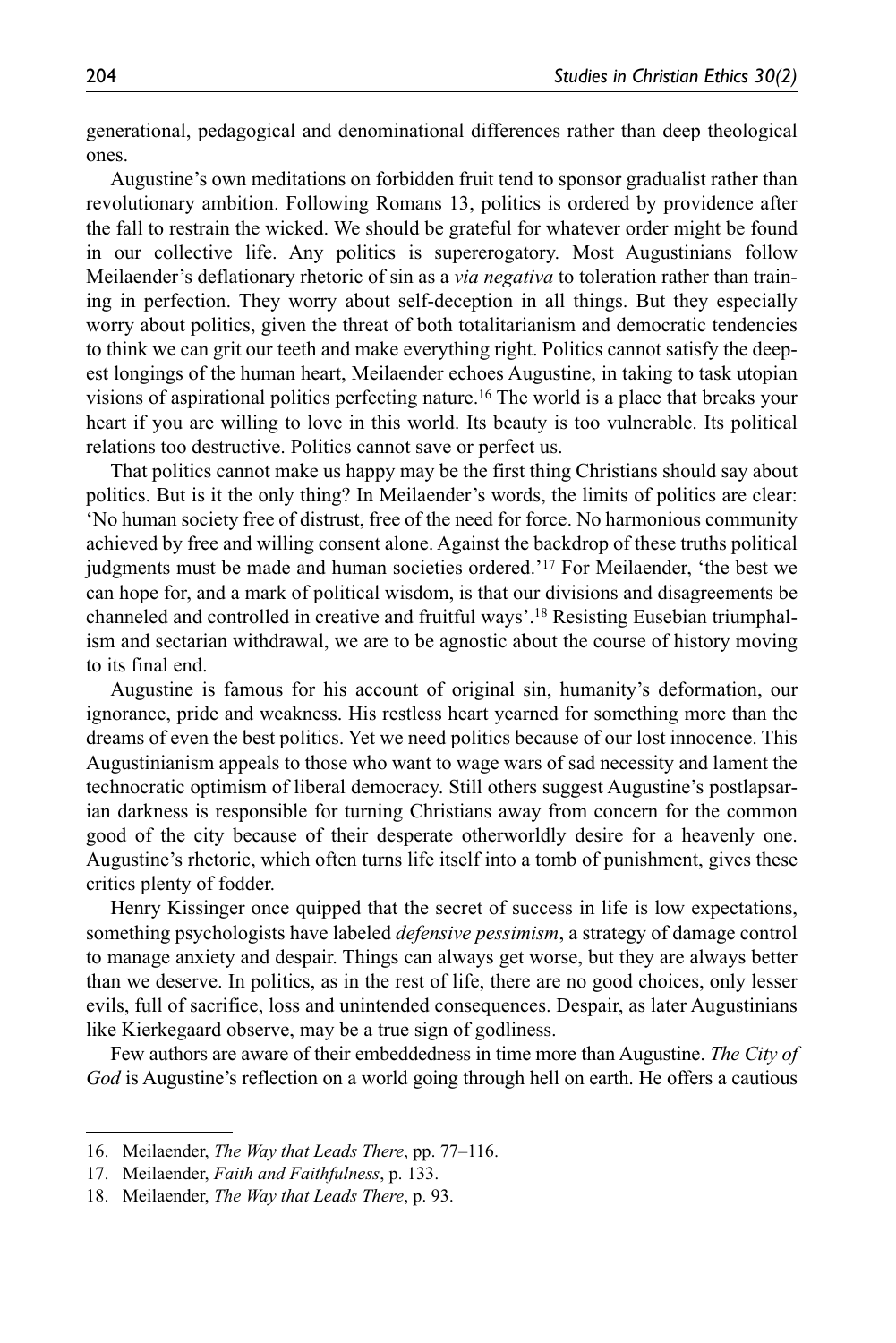wisdom to use politics for the goods it can deliver. I could go on telling that now old and familiar story, updating it with a little Niebuhr, a little Thielicke, and a little more Meilaender. Old and familiar stories are not always wrong. I tell it to my latter-day Pelagian students, confident that politics can heal our ills and transform our disordered bundles of loves. But I get about one such student every couple of years. Most see weak, feckless political institutions, marked by moral compromise, subject to their mastery of suspicion rather than utopianism. For many of them, politics is not the solution. It is the problem.

For some time now, the modern Augustinian story of the limits of politics has relied on imprecise language of realism and idealism, as if the only choice were Sisyphus or Prometheus. Spatial metaphors about church and state, as well as philosophical construals of nature and supernature, have also played a distracting role. In addition to neglecting Augustine's actual advice to public officials, I think these stories about religion and politics too often evade interesting theological questions of time's relation to eternity, of love's descending and ascending.19

Meilaender's theology certainly chastens politics. But he does not strip it of value or render discrimination mute about the better and the worse. Politics is a part of the moral life. It cannot be sterilized of religious beliefs in some fictional liberal neutrality. At one point, he calls for a Chalcedonian politics, 'which will neither separate nor confuse the ethical and the political'.20 True virtue is never sufficiently defined by good citizenship. Yet there are virtues in political action. It is to his credit that Meilaender is not among the many Protestants allergic to law, virtue and moral formation, leaving us bereft of agency. He also is not afraid of politics.

Politics represents fallible human practices that give flesh to ideals and values, responding as best we can to injustice we too often take for granted. In a world that wants to step out of Augustine's shadow, either to celebrate more radical sacralizing proposals or more secularist ones, we might be reminded that the best politics knows something other than politics. Neither theology nor politics can heal the rupture. But, to raise my one question in one final variation: how do the morals of the *res publica*, the public thing, relate to beatitude, if at all? Might not the common good pursued in our politics participate in, and even have as its object, our eternal good?

Meilaender provocatively suggests social bonds 'offer intimations' of salvation.<sup>21</sup> The practice of politics is also grounded in networks of relationships, some more direct than others. Classical Reformed thinkers spoke about politics in terms of mutual covenants and the sharing of goods. These ongoing practices need not be statist, though the state remains necessary given the challenges of securing shared goods of actual peoples. The ways of God are mysterious in time. But since God is always on the move in history, I want to suggest that political bonds and actions might also teach us something about the nature of our salvation that comes to us.

<sup>19.</sup> For a detailed historical account of these terms and their use in Christian political thought, see Eric Gregory and Joseph Clair, 'Augustinianisms and Thomisms', in C. Hovey and E. Philips (eds), *The Cambridge Companion to Christian Political Theology* (Cambridge: Cambridge University Press, 2015), pp. 176–96.

<sup>20.</sup> Meilaender, *The Limits of Love*, p. 140.

<sup>21.</sup> Meilaender, *The Limits of Love*, p. 141.